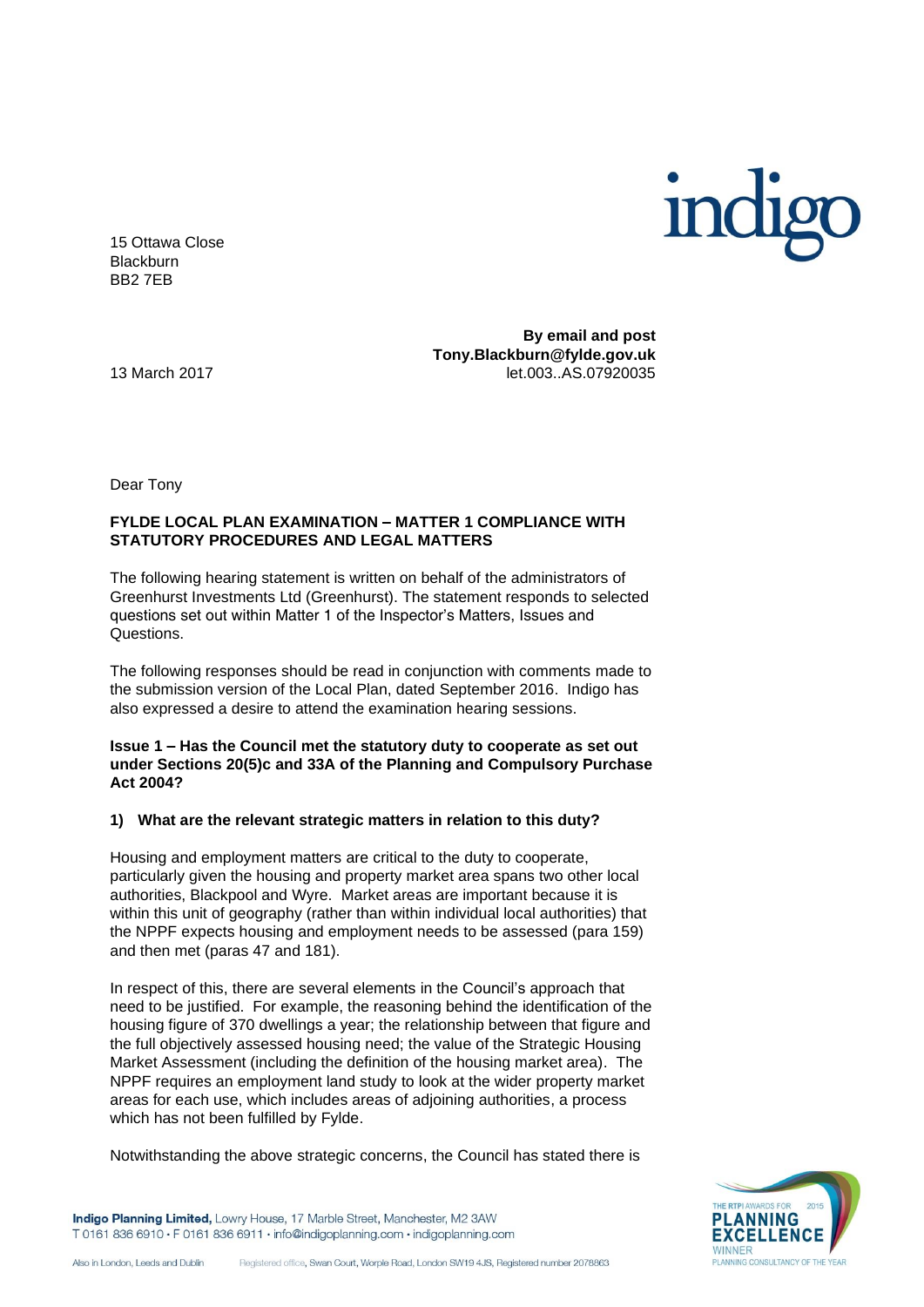sufficient land outside of the green belt to meet the borough housing requirement, and thus a review of the green belt is not proposed. However, the Council has failed to recognise that a green belt review may be needed given Wyre's unmet housing need, particularly given the geographical constraints in all directions (Special Protection Area and Ramsar; golf course; historic parks and gardens; seafront) and the very limited opportunities of previously developed land within the settlement boundary.

- **2) Has the Council maximised the effectiveness of plan-making activities by engaging constructively, actively and on an on-going basis with the prescribed bodies, in the preparation of the Plan in the context of these relevant strategic matters? In particular:**
	- **a) What has been the nature of any cooperation and have any mechanisms or formal agreements been established? Is the Memorandum of Understanding by authorities within the Fylde Coast Housing Market Area (HMA) up to date and effective in this regard?**

The Memorandum of Understanding is not effective in terms of housing delivery as a 'consensus on housing provision across the Fylde Coast sub-region' has not been achieved.

**b) Has the council tried to resolve any issues through cooperation and what have been the outcomes?**

Some of the unmet needs of Wyre will need to be met by Fylde, but this issue has not been adequately dealt with.

**c) Is there robust evidence to support the cooperation activities that have taken place?**

Fylde has not effectively co-operated with adjoining boroughs on an ongoing basis regarding housing related matters and the evidence base underpinning the Local Plan, contrary with the statutory duty to co-operate.

- **3) In light of Wyre Borough Council's statement that they will be unable to meet their own objectively assessed housing need (OAN):**
	- **b) Has cooperation led to an agreed mechanism for the delivery of unmet housing needs within the HMA?**

It seems unlikely that the mechanism for the delivery of unmet housing needs has been agreed.

**c) In what way has this influenced the Plan?**

The Council is relying on an early review to help meet the unmet housing need, but there is no firm commitment of this through the Local Plan.